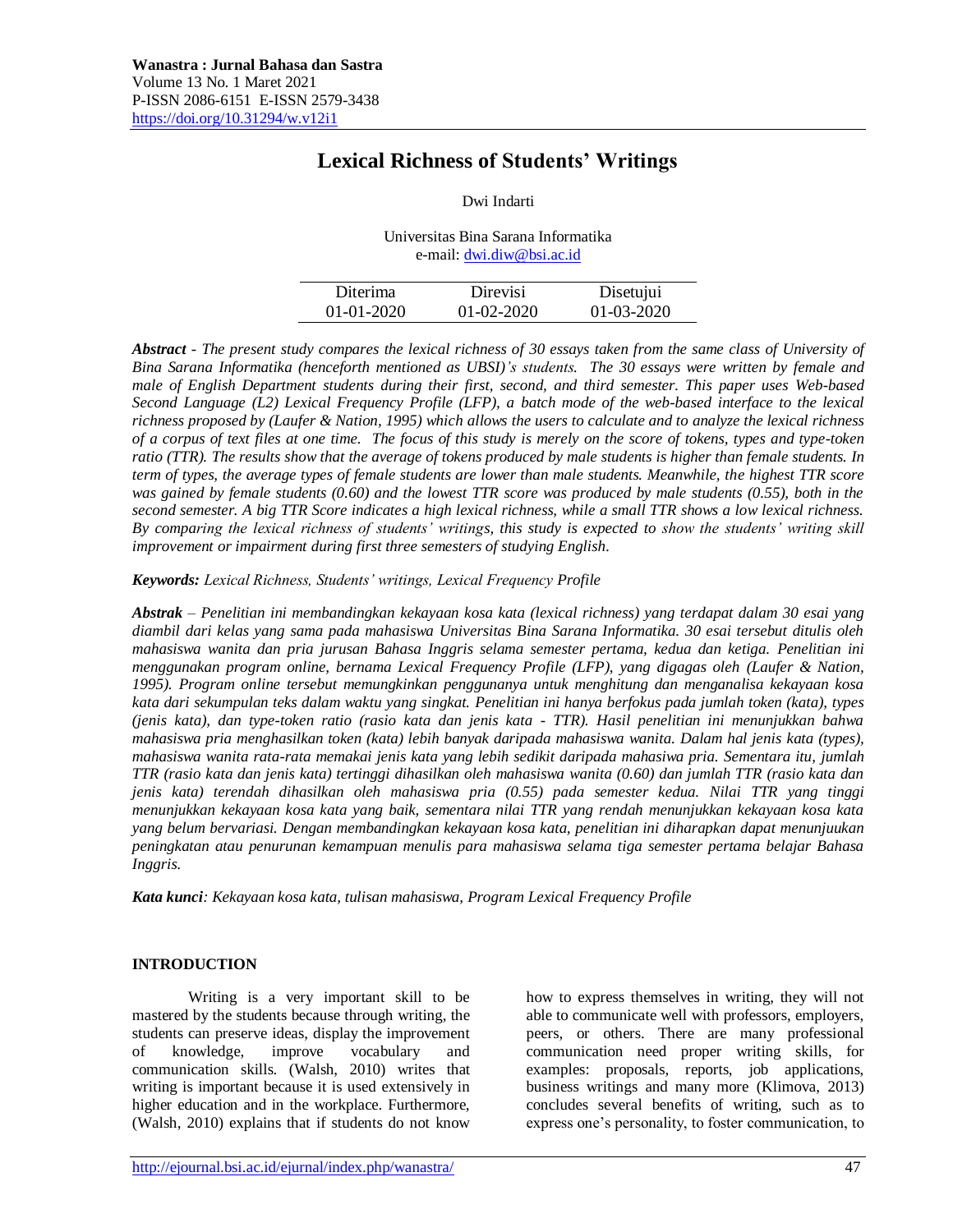develop thinking skills, to make logical and persuasive arguments, to give a person a chance to later reflect on his or her ideas and re-evaluate them, to provide and receive feedback and to prepare for school and employment.

Writing skill, as one of the four skills to be acquired by Foreign Language Learners (FLA), is considered as the most difficult skill and is viewed as the predictor of academic success (Graham & Perin, 2007). (Klimova, 2013) explains that writing requires mastering other skills, such as meta-cognitive skills. Learners need to set an objective for their writing, making a plan in form of drafts, using logical structure, then revise and edit. In the process of writing, students have to use cognitive skills; they have to analyze the sources then synthesize them in a compact piece of writing. (Klimova, 2013) suggests that one of the best ways to attract students to write is to ask them write at the beginning of the learning process as freely as possible and evoke in them the feeling of creativity.

Writing task is important in assessing English language learning because it shows the students' ability to explore the vocabulary building, to express their ideas in a comprehensive text, and to convey their ability of English learning. How to measure the quality an essay can be seen from its lexical richness as (Laufer & Nation, 1995) stated that, "The quality of an essay can be seen from its lexical richness as the result of learning new vocabulary, activating previously known vocabulary or proficient in the writing skill." (p. 308). In other words, lexical richness is the variety of vocabulary size used by an author to write an essay. Furthermore, (Laufer & Nation, 1995) also stated that, "a wellwritten composition, among other things, makes effective use of vocabulary. This need not be reflected in a rich vocabulary, but a well-used rich vocabulary is likely to have a positive effect on the reader." Meanwhile, (Milton, 2008) states that, "Measuring the vocabulary richness of learners can helo give a much better impression of the scale of learning which is taking place than is possible with other measures of language proficiency."

Hoover (2003) as cited in (Djiwandono, 2016) defined the lexical richness as the ratio of types of words to total words (token) written in a text or TTR. In details, (Djiwandono, 2016) explained that, "Type refers to the types of words, while token encompass the total number of words used in a particular text." (p. 210). A big TTR score indicates a high lexical richness, while a small TTR shows a low lexical richness.

(Siskova, 2012) divided the term of lexical richness into three groups: lexical diversity (saying how many different words are used), lexical sophistication (saying how many advanced words are used) and lexical density (saying what the proportion of content words in the text is). Meanwhile, (Laufer & Nation, 1995) proposed several measures of lexical richness; Lexical Originality (LO), Lexical Density (LD), Lexical Sophistication (LS), Lexical Variation (LV) and Lexical Frequenxy Profile (LFP).

# **1.Lexical Originality**

It is the percentage of words in a given piece of writing that are used by one particular writer and no one else in the group.

$$
LO = \frac{Number\ of\ tokens\ unique\ to\ one\ writer\ x\ 100}{Total\ number\ of\ tokens}
$$

The Lexical Originality index measures the learners' performance relative to the group in which the composition was written (Laufer & Nation, 1995)

# **2. Lexical Density**

It is defined as the percentage of lexical words in the text, such as nouns, verbs, adjectives, and adverbs.

$$
LD = \frac{Number\ of\ tokens\ x\ 100}{Total\ number\ of\ tokens}
$$

Lexical Density does not necessarily measure lexis, since it depends on the syntactic and cohesive properties of the composition (Laufer & Nation, 1995)

# **3. Lexical Sophistication**

It is the percentage of 'advanced' words in the text.

$$
LS = \frac{Number\ of\ advanced\ tokens\ x\ 100}{Total\ number\ of\ lexical\ tokens}
$$

What is labeled as 'advanced' would depend on the researchers' definition. To decide what vocabulary is advanced, it is necessary to take the learner's level into consideration. Lexical Sophistication is determined by the researchers' definition of advanced or sophisticated words, its uses are limited (Laufer & Nation, 1995)

# **4. Lexical Variation**

It is the type/token ration in per cent between the different words in the text and the total number of running words.

$$
LV = \frac{Number\ of\ types\ x\ 100}{Total\ number\ of\ tokens}
$$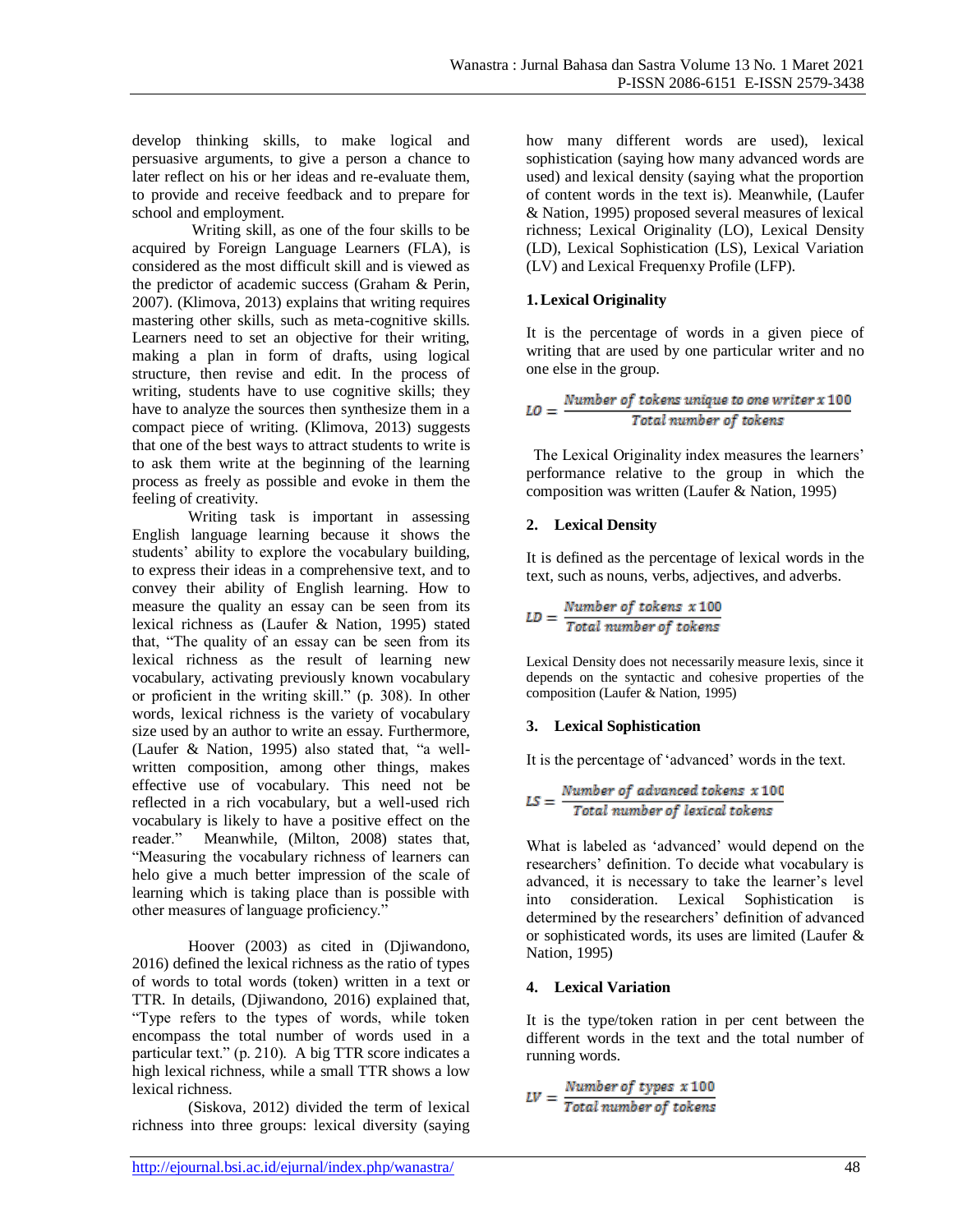The type/token ratio has been shown to be unstable for short texts and can be affected by differences in text length; even more sophisticated formular have been shown to be unsuitable for short texts like learners' essays. LV distinguishes only between the different words used in a composition (Laufer & Nation, 1995)

# **5. Lexical Frequency Profile**

The LFP (Lexical Frequency Profile) shows the percentage of words at different vocabulary frequency levels. The calculation is done by an online computer program which compares vocabulary lists against a text that has been typed to see what words in the texts are and are not in the list and to see what percentage of the items in the texts are covered by the lists. The program can calculate the lexical frequency on the basis of word tokens, word types or word families (Laufer and Nation, 1995, p. 312). The classification of words is based on the General Service List (GSL) published by Michael West (1953) which represents the most frequent words of English. It consists of K1 words or a thousand most frequent words of English (1-1000) and K2 words or two thousand most frequent words of English (1001- 2000). The program also shows the AWL (Academic Word List) that is words with high frequency appearance in English academic texts. Below is the terminology of lexical richness (Indarti, 2017).

#### **Table 1. Terminology of lexical richness**

| The $1st 1000$ words (1-1000)    | K1 words             |
|----------------------------------|----------------------|
| The $2nd 1000$ words (1001-2000) | K <sub>2</sub> words |
| Academic Word List               | <b>AWL</b>           |
| Number of words                  | <b>Tokens</b>        |
| Number of different words        | <b>Types</b>         |
| Type/token ratio                 | <b>TTR</b>           |

Studies of lexical richness using academic writing productions or students' writings have been conducted by many scholars. (Ibrahim et al., 2019) compare the lexical richness of two groups of EFL learners, through a content analysis of 139 essays of entry level university students and 140 essays of third-year university students at an English medium university. They set standard of scored at least a band 6 or 550 in TOEFL. The study uses RANGE program developed by Nation, Heat-ley & Coxhead (2002) and reveals that the two groups of essays show a statistically significant difference in the use of the one thousand, two thousand and Academic Word List (AWL) word level. The results show that there tend to be an over-dependence of the post-sessional students on the one thousand most frequent words while the pre-sessional students show that they are using fewer of one thousand most frequent words.

(Zhang & Daller, 2019) explore the lexical richness of Chinese candidates of different proficiency levels in a graded examination in spoken English (GESE, by comparing 5 lexical indices and the mean length of utterances (MLU) of GESE candidates of three proficiency levels; Grade 2, Grade 5, Grade 7. The results of the study show that measures of lexical richness and MLU are good predictors of success in oral interviews, but that factors other than proficiency play a role when it comes to the placement of students in Grade 7. The study presents further insights in the role that vocabulary knowledge plays in oral interviews.

(Thawarom & Singhasiri, 2020) investigate the quality of vocabulary use by measuring lexical richness (lexical diversity, lexical sophistication and lexical density) of speech production in ESP classroom context. The data was collected from 100 first year university students while performing a speaking task. The study uses the D-tools and AntWordProfiler to measure the diversity and sophistication, while TagAnt was applied for calculating percentages of lexical density and a scalebased approach was employed for technical identification. The results revealed that vocabulary produced by the students was mainly from GSL 1000 words list. Lexical density of the speech was 43,72% and the lexical diversity was moderately rich with a value of D 58.8. The results of the study imply that ESP students need a great awareness that they are parts of a particular group.

(Halim, 2018) finds out the lexical richness of undergraduate theses of English Language and Culture Department. The researcher uses computer software called AntWord Profiler, a kind of software for profiling texts created by Laurence Anthony in order to produce the type, and the token of the text, and uses type-token ratio (TTR) as the method in measuring the lexical richness a part of data analysis. The closer the TTR score to 1, the higher the lexical richness is. However, the result of the study shows that none of the students reached even 0.5 score of **TTR** 

(Astridya, 2018) investigates the lexical richness, lexical density, lexical sophistication and laxical variation of 90 senior high school students' expository essays. According to the data, grade 12 produces the highest number among others and it concludes that students in grade 12 is the most prepared and have the richest lexical richness.

Meanwhile, (Djiwandono, 2016) investigates the lexical richness in academic papers. He compared between students and lecturers' papers to determine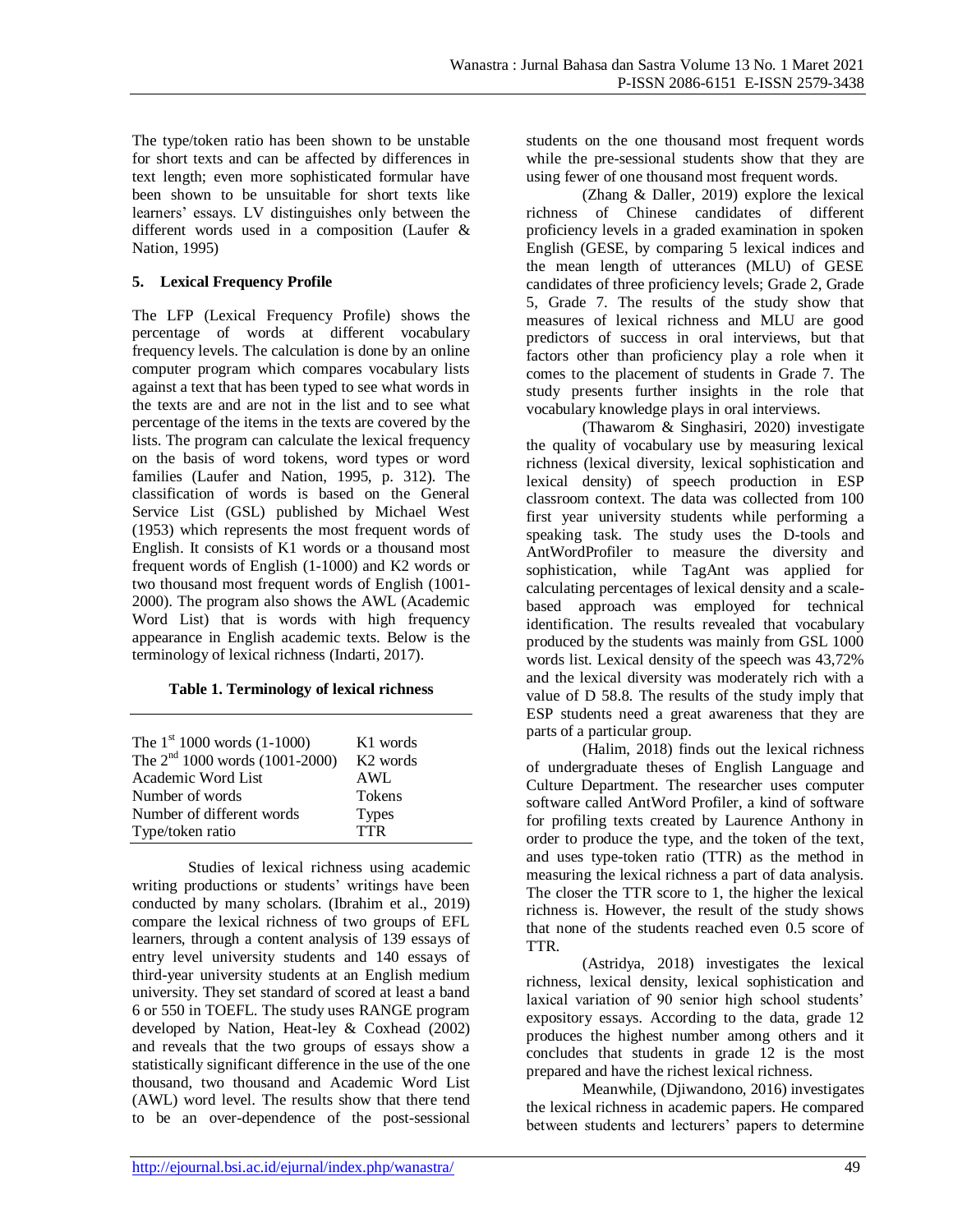the difference between type-token ratio (TTR), the use of 2000-word level (or K2), the use of academic words, and the use of off-list words. There are four objectives of the study: (1) to determine the difference between the type-token ratio (TTR) in students' essay and that in their lecturers' essays; (2) to determine the difference between the use of 2000 word level in students' essays as well as in lecturers' essays; (3) to determine the difference between the use of academic words in students' essays and in lecturers' essays; (4) to determine the difference between the students' essays and their lecturers' in terms of the use of words other than the 2000-word level and the academic word

The result showed that the lecturers fare better in term of TTR and academic words, but write slightly fewer 2000-word level and off-list words than the students.

This paper used a corpus of thirty student essays that have been collected from the first semester until the third semester, therefore this could be considered as a longitudinal study. The objective of this study is to find out whether there is a development of lexical richness in their writings. By comparing the lexical richness of students' writing in every semester, this study is expected to reveal whether there is writing improvement during three semesters of studying English.

### **RESEARCH METHODOLOGY**

This study used the LFP (Lexical Frequency Profile) proposed by (Laufer & Nation, 1995) to reveal the percentage of words at different vocabulary frequency levels. The calculation is done by a computer program which compares vocabulary lists against a text that has been typed. The free online program can calculate the LFP on the basis of word tokens, word types or word families. The classification of words is based on the General Service List (GSL) and Academic Word List (AWL).

#### **Technique of Data Collection and Analysis**

The total of thirty essays was taken from the same class of UBSI students during their first, second, and third semester. Each semester, the writer who was also the lecturer, took ten essays from five female students and five male students. The topic of the essays of each semester was determined by the lecturer. The topic for the first semester was *My dream job*, the second semester was *The story of my life*, and the third semester was *The power of social media*. The student essays were processed one by one using the free-web computerized online digital tools via [www.lextutor.ca.](http://www.lextutor.ca/) The writer chose 'the *Vocabulary Profile'* menu, then '*VP-Classic'* menu and the next is to input each text , finished by press the 'SUBMIT\_Window' button

#### **RESULTS AND ANALYSIS**

|                |              | <b>FEMALE</b>                |            |                                |   |              | <b>MALE</b>                  |                                |            |
|----------------|--------------|------------------------------|------------|--------------------------------|---|--------------|------------------------------|--------------------------------|------------|
|                |              | $\overline{1}^{\rm st}$ smtr | $2nd$ Smtr | $3rd$ Smtr                     |   |              | $1st$ smtr                   | $2nd$ Smtr                     | $3rd$ Smtr |
|                | Tokens       | 151                          | 276        | 126                            |   | Tokens       | 242                          | 143                            | 131        |
|                | <b>Types</b> | 95                           | 147        | 80                             |   | <b>Types</b> | 138                          | 87                             | 73         |
|                | <b>TTR</b>   | 0.63                         | 0.53       | 0.63                           |   | <b>TTR</b>   | 0.57                         | 0.61                           | 0.56       |
| $\overline{c}$ |              | $1st$ smtr                   | $2nd$ Smtr | $3rd$ Smtr                     | 2 |              | $1st$ smtr                   | $2^{nd}$<br><b>Smtr</b>        | $3rd$ Smtr |
|                | Tokens       | 152                          | 149        | 217                            |   | Tokens       | 198                          | 196                            | 213        |
|                | Types        | 88                           | 93         | 105                            |   | <b>Types</b> | 122                          | 103                            | 110        |
|                | <b>TTR</b>   | 0.58                         | 0.62       | 0.48                           |   | <b>TTR</b>   | 0.62                         | 0.53                           | 0.52       |
| 3              |              | $1st$ smtr                   | $2nd$ Smtr | 3 <sup>rd</sup><br><b>Smtr</b> | 3 |              | $\overline{1}^{\rm st}$ smtr | 2 <sup>nd</sup><br>Smtr        | $3rd$ Smtr |
|                | Tokens       | 180                          | 185        | 275                            |   | Tokens       | 175                          | 317                            | 175        |
|                | Types        | 111                          | 114        | 135                            |   | <b>Types</b> | 89                           | 154                            | 103        |
|                | <b>TTR</b>   | 0.62                         | 0.62       | 0.49                           |   | <b>TTR</b>   | 0.51                         | 0.49                           | 0.59       |
| 4              |              | $\overline{1}^{\rm st}$ smtr | $2nd$ Smtr | $3rd$ Smtr                     | 4 |              | $1st$ smtr                   | 2 <sup>nd</sup><br><b>Smtr</b> | $3rd$ Smtr |
|                | Tokens       | 206                          | 149        | 124                            |   | Tokens       | 151                          | 147                            | 183        |
|                | <b>Types</b> | 107                          | 94         | 71                             |   | <b>Types</b> | 94                           | 93                             | 104        |
|                | <b>TTR</b>   | 0.52                         | 0.63       | 0.57                           |   | <b>TTR</b>   | 0.62                         | 0.63                           | 0.57       |
| 5              |              | $1st$ smtr                   | $2nd$ Smtr | 3 <sup>rd</sup><br><b>Smtr</b> | 5 |              | $1st$ smtr                   | $2nd$ Smtr                     | $3rd$ Smtr |
|                | Tokens       | 284                          | 152        | 75                             |   | Tokens       | 169                          | 186                            | 302        |
|                | <b>Types</b> | 123                          | 92         | 50                             |   | <b>Types</b> | 100                          | 92                             | 175        |
|                | <b>TTR</b>   | 0.43                         | 0.61       | 0.67                           |   | <b>TTR</b>   | 0.59                         | 0.49                           | 0.58       |

Table 1. Tokens, Types and TTR of Students' writings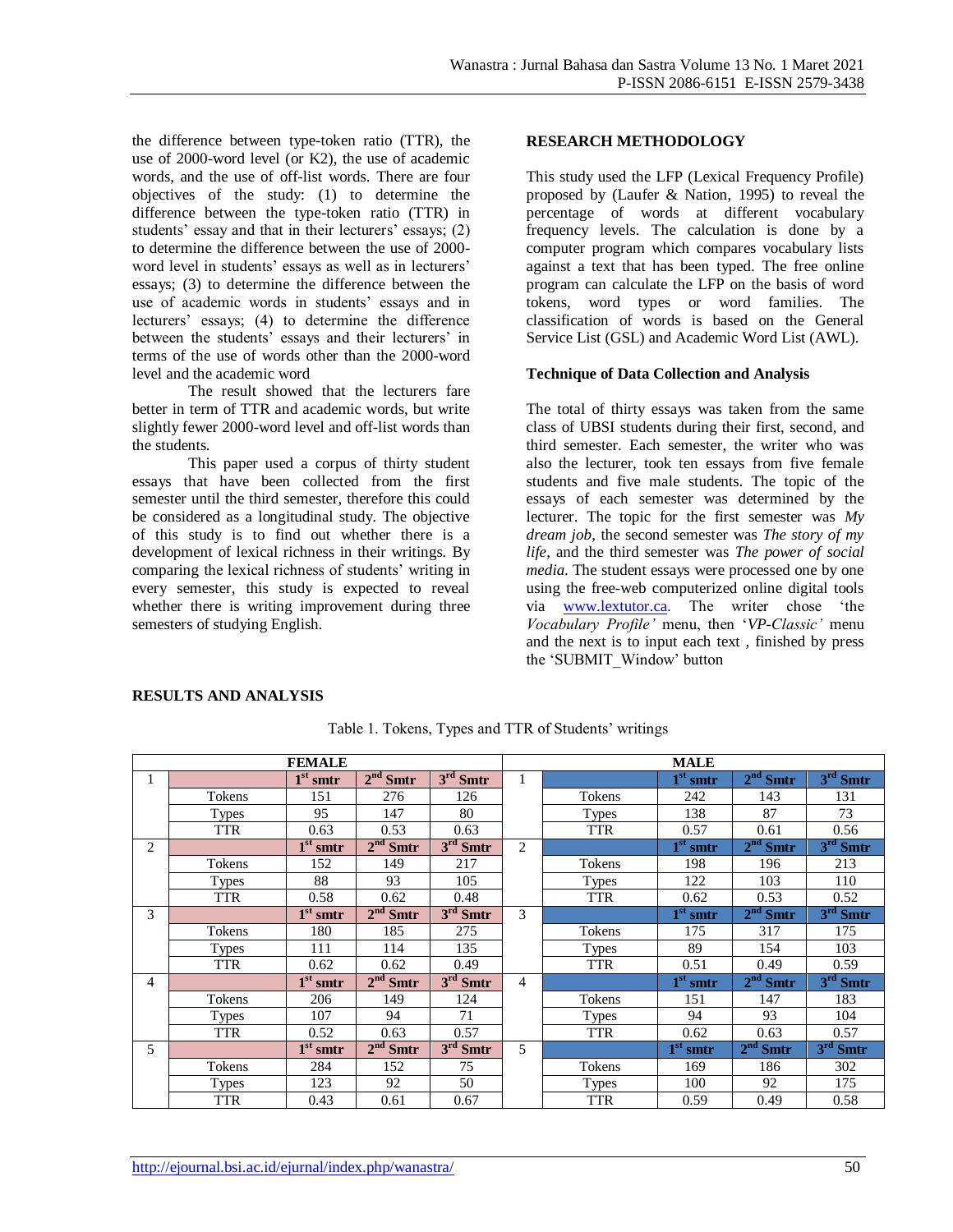#### **First semester**

Female student 1 produces tokens 151, types 95, and TTR 0.63. Female student 2 produces tokens 152, types 88, and TTR 0.58. Female student 3 produces tokens 180, types 111 and tokens 0.62. Female student 4 produces tokens 206, types 107, and TTR 0.52. Female student 5 produces tokens 284, types 123, and TTR 0.43. Meanwhile, male student 1 produces tokens 242, types 138, and TTR 0.57. Male student 2 produces tokens 198, types 122, TTR 0.62. Male student 3 produces tokens 175, types 89, and TTR 0.51. Male student 4 produces tokens 151, types 94 and TTR 0.62. Male student 5 produces tokens 169, types 100 and TTR 0.59.

#### **Second semester**

Female student 1 produces tokens 276, types 147, and TTR 0.53. Female student 2 produces tokens 149, types 93, and TTR 0.62. Female student 3 produces tokens 185, types 114, and TTR 0.62. Female student 4 produces tokens 149, types 94, and TTR 0.63. Female student 5 produces tokens 152, types 92, and TTR 0.61. Meanwhile male student 1 produces tokens 143, types 87, and TTR 0.61. Male student 2 produces tokens 196, types 103, and TTR 0.53. Male student 3 produces tokens 317, types 154, and TTR 0.49. Male student 4 produces tokens 147, types 93, and TTR 0.63. Male student 5 produces tokens 186, types 92 and TTR 0.57.

#### **Third semester**

Female student 1 produces tokens 126, types 80 and TTR 0.63. Female student 2 produces tokens 217, types 105, and TTR 0.48. Female student 3 produces tokens 275, types 135, and TTR 0.49. Female student 4 produces tokens 124, types 71 and TTR 0.57. Female student 5 produces tokens 75, types 50 and TTR 0.67. Male student 1 produces tokens 131, types 73, and TTR 0.56. Male student 2 produces tokens 213, types 110, and TTR 0.52. Male student 3 produces tokens 175, types 103, and TTR 0.59. Male student 4 produces tokens 183, types 104, and TTR 0,57. Male student 5 produces tokens 302, types 175 and TTR 0.58.

The average of female students' token in the first semester is 195, the second semester is 182 and the third semester is 163. There is a decreasing tendency of female students' token during three semesters. Meanwhile, the average of male students' token in the first semester is 187, the second semester is 197 and the third semester is 200. This shows that male students' tokens are increase during three semesters. The illustration can be seen from the graphic 1 below.



#### **Graphic 1. The average of students' token**

In term of types of words (types), the average types of female students in the first semester is 104, then in the second semester increases to 108 and in the third semester decreases up to 88. Meanwhile, the average types of male students' in the

first semester is 108, then in the second semester decreases to 105 and in the third semester increases to 113. The illustration can be seen from the graphic 2 below.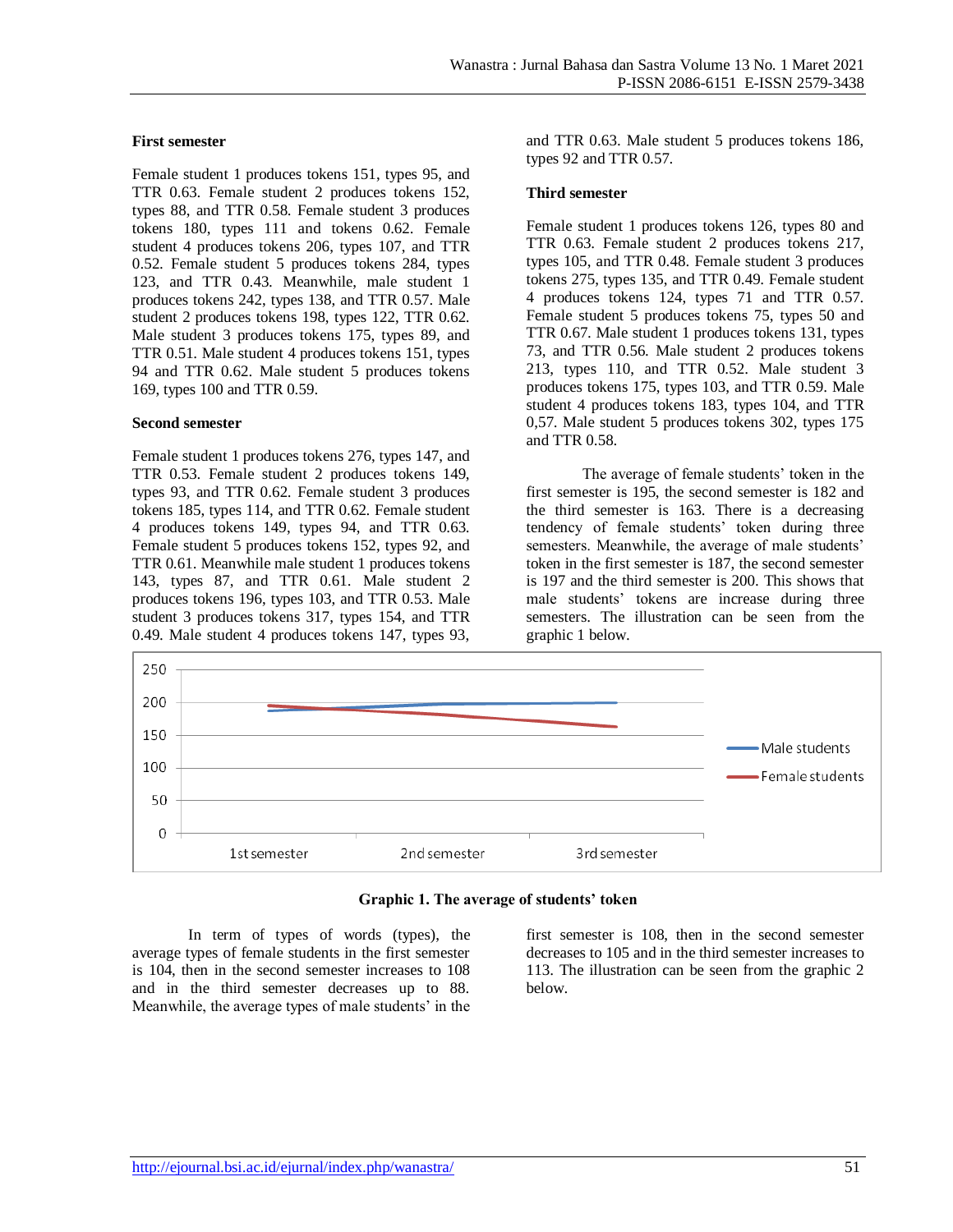

#### **Graphic 2. The average of students' token**

The average of type token ratio (TTR) of students' writings during three semesters can be seen from diagram 1 below. In the first semester, female students' TTR is 0.55, the second semester is 0.60 and the third semester is 0.56. While, the average TTR of male students in the first semester is 0.58, the second semester is 0.55 and the third semester is 0.56. It can be inferred that there is no significant difference of students' writings during three semesters. The highest TTR was gained by female students in the second semester (0.60) while the lowest TTR was gained by male students in the second semester.



**Diagram 1. The average of Type Token Ratio (TTR)**

# **CONCLUSION**

A good quality of an essay can be measured by the score of type-token ratio (TTR). A big TTR score indicates a high lexical richness. It means that the essay's writer uses many various types of words in order to make a well-written essay. This study used students' essays taken from the first three semesters of their studying of English. The calculation done by a free-web computerized online digital namely Lexical Frequency Profile proposed by (Laufer & Nation, 1995). The result shows there is nonsignificant difference and non-significant improvement of the students' writings during three semesters. In fact, the result tended to decrease in the second semester and then, tended to increase back in the third semester. The reason needs to be investigated deeply in further research.

However, this study merely highlighted the token, type and TTR of students' writings, while there are numerous terms to be investigated to reveal the lexical richness of an essay. In the future studies,